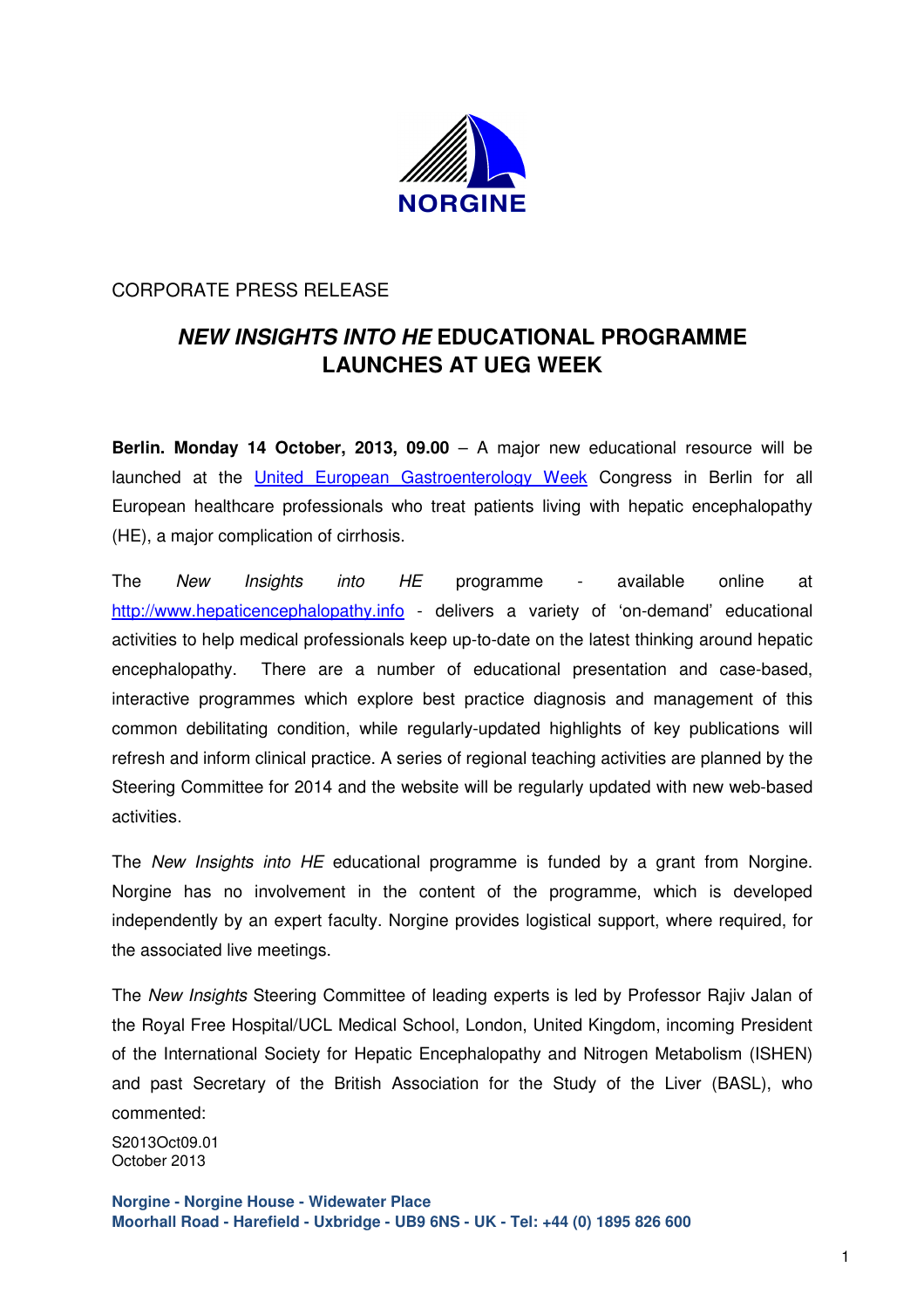"Hepatic encephalopathy is a major complication of cirrhosis. Around half of patients with well-compensated disease will still experience minimal HE which seriously impacts both their physical and psychosocial quality of life. Regrettably, HE is not necessarily reversible. Even when a patient has stabilised after an initial episode, around one-third of patients will have another episode in next six months, so it's crucial both to manage the acute episode and prevent recurring or secondary episodes. Appropriate intervention is key so we all hope that our fellow healthcare professionals will find this New Insights resource both explanatory and useful in informing how they approach their HE patients."

Registration is free for all medical professionals. An application has been made to the EACCME® and UKRCP for CME accreditation of this resource.

## **About Norgine**

Norgine is a successful, independent European specialty pharmaceutical company that has been established for over 100 years and has a presence in all major European markets. In 2012, Norgine's net product sales were c€250 million and the company employs over 1,000 people.

Norgine's focus is the development and marketing of pharmaceutical products that address significant unmet clinical needs in therapeutic areas such as gastroenterology, hepatology, critical and supportive care.

Norgine owns a manufacturing and development site in Hengoed, UK and a manufacturing site in Dreux, France. For more information: www.norgine.com.

Norgine and the sail logo are registered trademarks of the Norgine group of companies. -ends-

S2013Oct09.01 October 2013